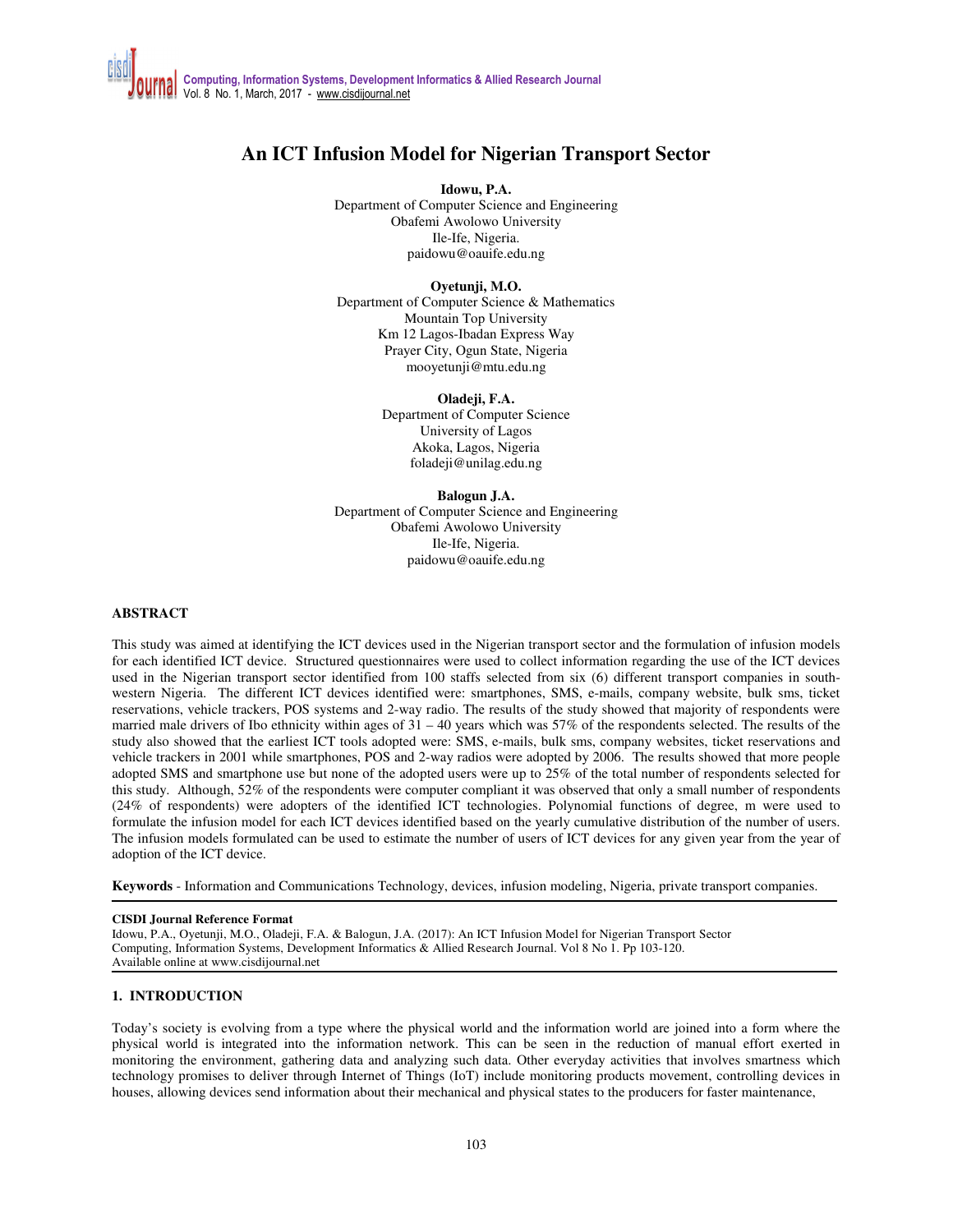### **1. INTRODUCTION**

Information and Communications Technology (ICT) covers any equipment or interconnected system or subsystem of equipment that is used in the automatic acquisition, storage, manipulation, management, movement, control, display, switching, interchange, transmission, or reception of data or information. It includes computer ancillary equipment, software, firmware and similar procedures, services (including support services, and related resources(Idowu, Adagunodo, & Adedoyin, 2006). Many organizations of all types are currently utilizing Information and Communication Technology (ICT) around the globe, not only for cutting costs and improving efficiency, but also for providing better customer services(Irefin, Abdul-Azeez, & Tijani, 2012). Information Technology infusion is defined as the degree to which a different information technology tools are integrated into organizational activities. More specifically, information technology infusion pertains to the frequency of technology usage, the full use of the application capabilities, the level of integrated and complimentary use of different technologies and the usage of technology for the organizational purpose (Love, Irani, & Edwards, 2004).

Also Governments world over are adopting ICT to provide better services to their citizens. The adoption of ICT by organizations requires a business environment that encourages open competition, trust and security, interoperability, and standardization and the availability of finance for ICT. However, as the global economy became increasingly reliant on ICT to receive, process, and send out information, the small businesses within the developing countries – which form a significant portion of their developing economies – have yet to reap these benefits evenly. The existence of efficient value chains depends on the efficient and systematic flow of relevant information, which in turn depends on the existence of an efficient and reliable ICT infrastructure and the associated services to connect to a diverse range of stakeholders along the transportation value chain (Amadi et al., 2012).

In this regard, ICTs could provide a unique opportunity to facilitate transportation related technological adoption and access, provision of information on markets and market prices, weather, transport and transportation technique. The need to provide efficient transport services has resulted in a dramatic infusion of Information and Communications Technology (ICT) based solutions(Ashrafi & Murtaza, 2008). The uneven spread of infrastructure – market, finance, administrative (e.g., government services) and physical (roads, etc.) – is equally problematic in developed and developing nations, leading to significant differences in the ability to leverage individual and regional strengths (van Geenhuizen, 2011). Insufficient extension services and poor access to information widen the gap in the adoption of new technologies and can lead to lower long-term productivity.

One of the first visible effects is the integration of traditional services (transportation and warehousing) with informationbased services. Although transport and logistics companies have used telecommunication systems and networks for some time, the sector may not be considered a leader in the field of technological innovation(Tilanus, 1997). Today, the main transport and logistics service firms are in a position to provide a variety of information via the Internet and to secure transactions online with customers. Another feature emerging alongside the Internet and e-business is the creation of a new category of service provider called Fourth Party Logistics Provider (4PL). According to (Bade, Mueller, & Youd, 1999), a Fourth-Party Logistics Provider is a supply chain integrator who assembles and manages the resources, capabilities and technology of its organization with those of complementary service providers to deliver a comprehensive supply chain solution(Bade et al., 1999; Rockwell, 1999).

In developed nations around the world there is a growing application of ICT technologies into many small and medium scale enterprise (SME) businesses which have credited their success and achievements to human capacity development in the areas of ICT adoption and use among workers. In Nigeria, many SME are yet to imbibe the culture of fully integrating ICT into their business for the purpose of improving business-business and business-customer relationships. This problem is attributed to the lack of information about ICT use and its importance in improving business operations which includes the Nigerian transport sector. There is no way for stakeholders in the Nigerian transport sector to estimate the users of ICT technologies at any given period of time from a pre-defined period of infusion.

This study intends to look into SME business using the Nigerian private transport companies as a case study into understanding the adoption of ICT technologies by identifying the types of technologies adopted, for what purpose used the extent of use and overall impact of the device in use. This study is aimed at identifying the ICT devices used in the Nigerian transport sector alongside the formulation of an ICT infusion model for each ICT devices used, hence this study.

#### **2. RELATED WORKS**

The adoption of ICT in logistics operations as an emerging trend for sustainable as an emerging trend for sustainable development and human capacity building in south-eastern Nigeria was proposed by (Ekene, 2014). 30 recognized logistics companies formed the sample of the study based on the multi-staged sampling techniques. Descriptive statistics was adopted for the data analysis. The study revealed that the level of ICT adoption on logistics operations in the study area was about 37%; the ICT devices were used in a high extent in the logistics operations in the study area; the study further revealed that the impact of ICT on logistics operations were also high in South-Eastern Nigeria.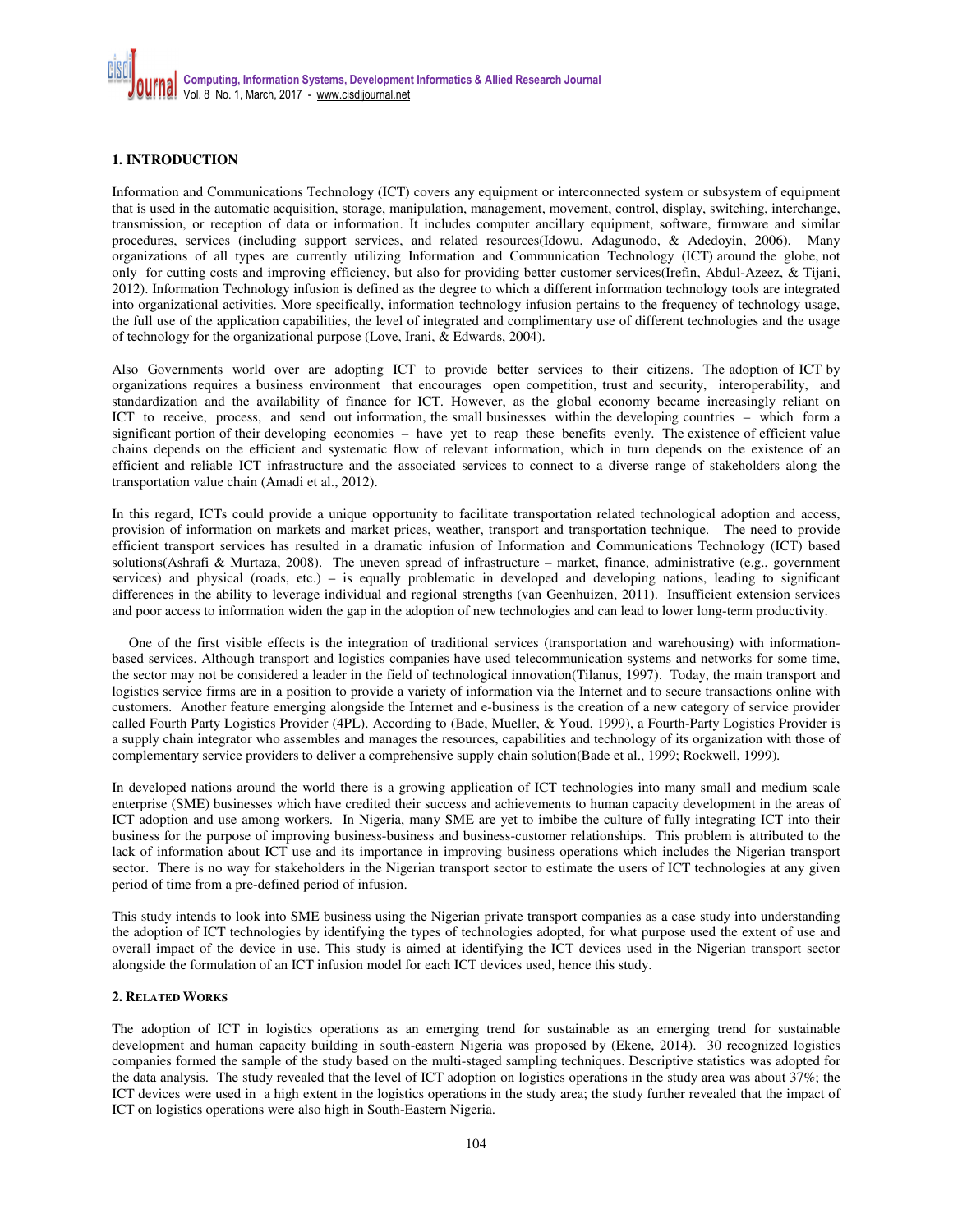This is based on the fact that the mean values of the extent and impact of ICT on logistics operations in the study area had grand mean values of 3.38 and 4.16 respectively which were above the expected mean value of 3.00. The questionnaires were structured in a 5 point Likert measurement. The results of the study revealed the need for increased awareness on the adoption of ICT on logistics operations in the study area because of its multidimensional benefits in enhancing swift logistics operations which will in turn add to sustainable development and human capacity building to the society at large.

Amadi et al. (2012) worked on the deployment of ICT for effective transportation systems in Nigeria by proposing a design model of Nigerian Intelligent system. The study identified Intelligent Transport Systems (ITS) as the solution to the National traffic congestion, by exploring and exposing to the Nigerian populace the benefits, technologies as well as how ITS can be deployed in Nigeria majoring interests on advanced traveler information system. In a highly mobile society, accurate and timely traffic information could help travelers reach their destinations quickly and safely. To serve this information need, Advanced Traveler Information Systems (ATIS) that provide real-time pre-trip and en-route traveler information were introduced to help drivers avoid congestion and choose timesaving and safe route. This research work highlighted examples of countries that have and are deploying ITS. It equally went further to explain the technologies involved and the working principles, limiting ITS application to only Advance traveler Information System.

A number of applications of ICT for the sustainability of urban road transport was proposed by (van Geenhuizen, 2011). This paper addressed the impact of information and communication technology (ICT) on sustainable transport by examining the direct application of ICT in urban transport. Following a discussion of various negative externalities of transport, the paper examined the extent to which existing and potential ICT applications in the transport sector can assist in making urban transport more sustainable than it is at present. The focus of analysis is on qualitative and quantitative impacts of several ICT applications on travel behaviour (including fatalities), factors that influence adoption, and impacts of adoption including potentially secondary effects. The literature suggests that ICT innovations are most effective in fatality reduction, but it seems that these are also quite effective in reducing fuel consumption through fuel-intelligent vehicles.

A paper on ICT innovation and sustainability of the transport sector of the United States and Europe was presented by (van Geenhuizen, 2011). In this paper we address the influence of information and communication technology (ICT) on sustainable transport in two ways, i.e. by examining the relation between ICT use and transport demand and by examining the direct application of ICT in the transport system. Following a discussion of the various negative externalities of transport and a discussion of the latest insights into the impacts of ICT on transport demand, we examine the extent to which existing and potential ICT applications in the transport sector can assist in making transport sustainable or at least more sustainable than it is at present.

### **3. Materials and Methods**

This study made use of structured questionnaire for the purpose of eliciting information about the ICT devices used within the Nigerian transport sector, how many people used the resources and for how long the IT devices had been in use among the respondents considered for the study. The study considered respondents selected from 6 transport agencies, namely: ABC Transport Company Limited, EFEX Transport Limited, Chisco Transport Limited, Cross Country Transport Limited, Corporate Transport Limited and E-Ekesons Transport Limited all located in south-western Nigeria.

The instrument of data collection was used to collect information from the respondents of the study, such data included: demographic information, ICT components used at each sites alongside the impact of the IT components. Following the collection of data from the respondents, the data was analyzed using standard descriptive statistics tools: tables for data presentation and graphs for data presentation. The ICT infusion model was formulated using polynomial expressions of degree, m estimated from cumulative total of users for each year from the year of infusion of each device. The study population for this study was identified as staffs (drivers, security and managers) of the six (6) transport companies identified. 100 questionnaires were distributed among the respondents with the necessary information provided.

This study incorporated the use of descriptive statistical techniques for the purpose of analyzing the data collected for this study from the respondents. The descriptive statistics methods used helped in the simplification of large amount of data in a much sensible way by the provision of summary using both numerical and graphical tools using frequency tables and charts respectively. The IT infusion model was formulated using the Microsoft® Excel's built-in functionality for estimating the trend line of graphical tables and charts – which in this case is a polynomial function of degree, m.

For the purpose of this study, the IT infusion model was formulated as a function of the number of years, x from the base year, up to a required year using a polynomial equation of degree, m for each identified IT component. Equation 1 shows how to determine number of years, x that is required to determine the number of users of the ICT devices by the year, from the base year,  $Y_{\rm n}$ .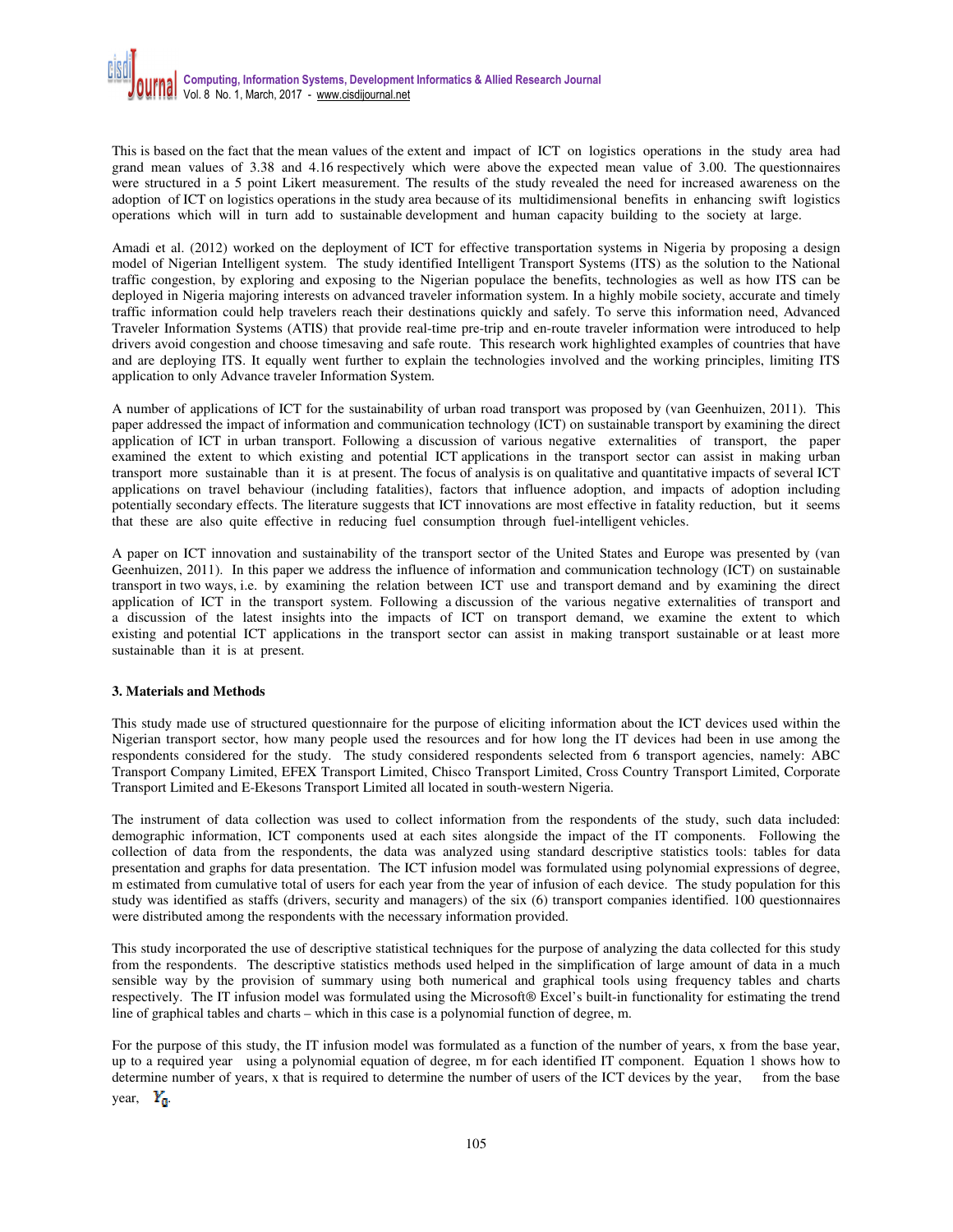

$$
x = Y_x - Y_0 + 1 \tag{1}
$$

The number of ICT devices adopted by the respondents of the six (6) transport companies for each year, was considered as a sequence of terms (equation 2) following which the cumulative total for each successive year was determined till the present year - 2016 (equation 3). Assuming an ICT device which was used starting from a base year, Y0 = 2001; it will be discovered that the total number of terms in the sequence of users from 2001 till 2015 is  $t = 2015-2001+1=15$  years.

#### $n_x = n_1, n_2, n_3, n_4, \ldots, n_{15}$ ω

The cumulative total number of ICT devices used by respondents of the 6 locations for each year from the base year till the present year was considered as a series of terms (equation 3). In equation (2), it is observed that each for represents the number of users of the IT device for each successive year from 2001 till 2015. Equation (2) was converted to a sequence of the cumulative sum of users for each successive year (equation 3). Thus each represents the cumulative total number of users of ICT devices x years after the base year of infusion, Y0 (see equation 4).

$$
S_x = n_1, (n_1 + n_2), (n_1 + n_2 + n_3), \dots (n_1 + n_2, \dots, + n_{15})(3)
$$

$$
S_x = S_1, S_2, S_3, S_4, \dots, S_{15}
$$
 (4)  
Where:  

$$
S_t = n_t, S_2 = (n_t + n_2), \dots, S_{15} = (n_t + n_2 + n_3)
$$

Hence, the infusion model is thus a polynomial equation of degree m which is the best line fit of the cumulative number of users of each ICT device by year, Yx - x years after the base year, Y0. Thus, the IT infusion model is a polynomial fit of equation (4) expressed in terms of x (the number of years after the base year). Hence, the IT infusion model is expressed as shown in equation (5).

ľ

$$
S(x) = a + bx + cx^{2} + \dots + dx^{n}
$$
 (5)  
Where a, b, c, d  $\in \mathbb{R}$ 

#### **4. RESULTS AND DISCUSSIONS**

After distribution of 100 questionnaires among the respondents selected from the six (6) transport companies, a number of results were reported. Based on the findings of this study, the ICT tools investigated among the 100 respondents chosen for this study were: smartphones, SMS, e-mails, company website, bulk sms, ticket reservations, vehicle trackers, POS systems and 2-way radio. The distribution of the 100 questionnaires among the six (6) transport companies selected is shown in table 1 below with majority of respondents selected from E-Ekesons followed by Chisco and Corporate transport companies.

|  |  |  | <b>TABLE I: RESPONDENTS SELECTED FOR THIS STUDY</b> |
|--|--|--|-----------------------------------------------------|
|--|--|--|-----------------------------------------------------|

| <b>Transport Company</b> | <b>TOTAL</b> | $\%$  |
|--------------------------|--------------|-------|
| ABC                      | 12           | 12.00 |
| <b>EFEX</b>              | 13           | 13.00 |
| <b>CHISCO</b>            | 20           | 20.00 |
| <b>CROSS-COUNTRY</b>     | 13           | 13.00 |
| <b>CORPORATE TRANS</b>   | 20           | 20.00 |
| <b>E-EKESONS</b>         | 22           | 22.00 |
| Total                    | 100          | 100   |

Of the 100 respondents selected for this study, 85% were drivers, 10% managers while 5% were security personnel of the transport companies (Table 2) among whom 93% were male (Table 3) consisting of 88% married and 8% single (Table 4). Regarding the age groups of the respondents selected from the transport companies, majority were within the age interval of 21 – 40 years (with  $30\%$  in the interval  $21 - 30$  years and  $57\%$  in the interval of  $31 - 40$  years) as shown in Table 5. The majority tribe among the respondents was identified as Ibo representing 91% of respondents (Table 6). 51% of respondents whom were drivers drove cars while 41% drove buses and large vehicles (Table 7) while 52% of the respondents were identified to be compute compliant (Table 8) with majority of users for up to  $5 - 10$  years (Table 9)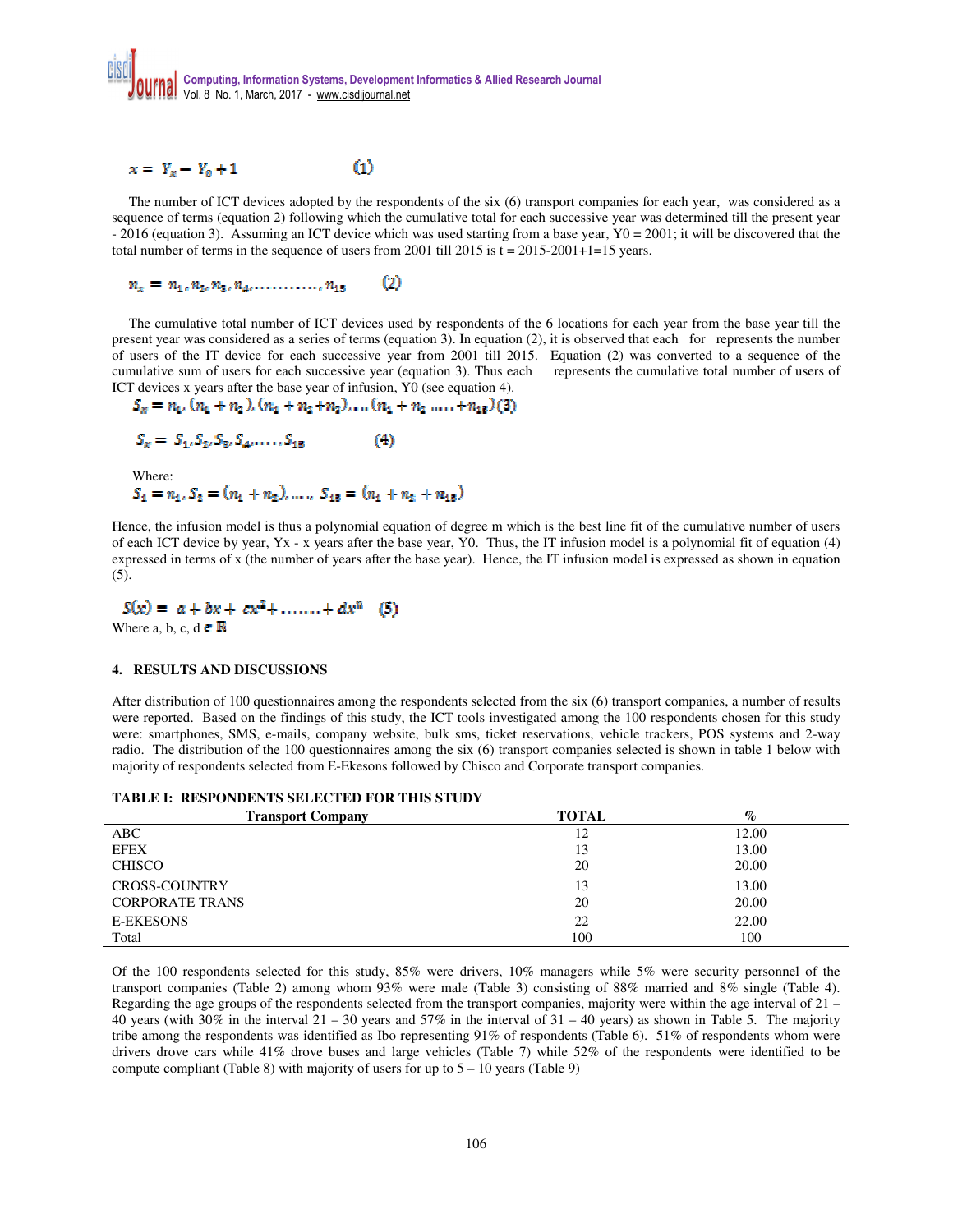

|            | TADLE 2; JOD DESCRIFTION OF THE RESPONDENTS SELECTED FOR THIS STOD I |             |        |                  |                  |                  |              |        |  |  |  |  |  |  |
|------------|----------------------------------------------------------------------|-------------|--------|------------------|------------------|------------------|--------------|--------|--|--|--|--|--|--|
| Job-nature | ABC                                                                  | <b>EFEX</b> | CHISCO | <b>X-COUNTRY</b> | <b>CORPORATE</b> | <b>E-EKESONS</b> | <b>TOTAL</b> | $\%$   |  |  |  |  |  |  |
| Security   | ∼                                                                    |             |        |                  |                  |                  |              | 5.00   |  |  |  |  |  |  |
| Manager    |                                                                      |             |        |                  |                  |                  | 10           | 10.00  |  |  |  |  |  |  |
| Driver     |                                                                      |             |        |                  |                  | 20               | 85           | 85.00  |  |  |  |  |  |  |
| Total      |                                                                      |             | 20     |                  | 20               |                  | 100          | 100.00 |  |  |  |  |  |  |

# **TABLE 2: JOB DESCRIPTION OF THE RESPONDENTS SELECTED FOR THIS STUDY**

### **TABLE 3: SEX OF RESPONDENTS SELECTED FOR THIS STUDY**

| Gender | ABC- | <b>EFEX</b> | CHISCO | Cross-Country | Corporate | <b>E-EKESONS</b> | <b>TOTAL</b> | $\%$  |
|--------|------|-------------|--------|---------------|-----------|------------------|--------------|-------|
| Male   |      |             | ч      |               |           | $\sim$<br>∸      | Q٩<br>ر .    | 93.00 |
| Female |      |             |        |               |           |                  |              | 7.00  |
| Total  |      |             | 20     |               | 20        | 44               | 100          | 100   |

#### **TABLE 4 : MARITAL STATUS OF RESPONDENTS SELECTED FOR THIS STUDY**

| <b>Marital Status</b> | ABC | <b>EFEX</b> | <b>CHISCO</b> | <b>X-COUNTRY</b> | <b>CORPORATE</b> | <b>E-EKESONS</b> | <b>TOTAL</b> | $\%$  |
|-----------------------|-----|-------------|---------------|------------------|------------------|------------------|--------------|-------|
| Married               |     |             |               |                  | 20               | $\cap$           | 88           | 88.00 |
| Single                |     |             |               |                  |                  |                  |              | 8.00  |
| Missing               |     |             |               |                  |                  |                  |              | 4.00  |
| Total                 |     |             | 20            |                  | 20               | າາ               | 100          | 100   |

## **TABLE 5: AGE GROUPS OF RESPONDENTS SELECTED FOR THE STUDY**

| Age-group | ABC | <b>EFEX</b> | CHISCO | Cross-Country | <b>CORPORATE</b> | <b>E-EKESONS</b> | <b>TOTAL</b> | $\%$ |
|-----------|-----|-------------|--------|---------------|------------------|------------------|--------------|------|
| ~<~20     |     |             |        |               |                  |                  |              |      |
| $21 - 30$ |     |             |        |               |                  |                  | 30           | 30   |
| 31-40     |     |             |        |               | 9                |                  |              |      |
| $41 - 50$ |     |             |        |               |                  |                  |              |      |
| > 50      |     |             |        |               |                  |                  |              |      |
| Total     |     |             | 20     |               | 20               | 22               | 100          | 100  |

#### **TABLE 6: ETHNICITY OF THE RESPONDENTS SELECTED FOR THIS STUDY**

| <b>Ethnicity</b> | ABC | <b>EFEX</b> | <b>CHISCO</b> | <b>X-COUNTRY</b> | <b>CORPORATE</b> | <b>E-EKESONS</b> | <b>TOTAL</b> | $\%$  |
|------------------|-----|-------------|---------------|------------------|------------------|------------------|--------------|-------|
| Hausa            |     |             |               |                  |                  |                  |              | 2.00  |
| Yoruba           |     |             |               |                  |                  |                  |              | 6.00  |
| <b>Ibo</b>       |     |             | 18            |                  |                  | າາ               | 91           | 91.00 |
| <b>Benin</b>     |     |             |               |                  |                  |                  |              | 00.   |
| <b>Total</b>     |     |             | 20            |                  | 20               | 22               | 100          | 100   |

#### **TABLE 7: VEHICLE TYPE DRIVEN BY DRIVERS OF THE RESPONDENTS SELECTED FOR THIS STUDY**

| Vehicle-type | ABC | <b>EFEX</b> | <b>CHISCO</b> | <b>X-COUNTRY</b> | <b>CORPORATE</b> | <b>E-EKESONS</b> | <b>TOTAL</b> | $\%$   |
|--------------|-----|-------------|---------------|------------------|------------------|------------------|--------------|--------|
| Car          |     |             |               |                  | 18               | 0.00             |              | 51.00  |
| <b>Bus</b>   |     |             |               |                  |                  | 20.00            | 41           | 41.00  |
| Nil          |     |             |               |                  |                  | 2.00             |              | 8.00   |
| <b>Total</b> |     |             | 20            |                  | 20               | າາ               | 100          | 100.00 |

# **TABLE 8 : COMPUTER COMPLIANCE AMONG RESPONDENTS SELECTED FOR THIS STUDY**

| Computer-  | AВ | <b>EFE</b>           | CHISC | $\mathbf{A}$ - | <b>CORPORAT</b> | Е-             | <b>TOTA</b> | $\%$  |
|------------|----|----------------------|-------|----------------|-----------------|----------------|-------------|-------|
| compliance |    |                      |       | <b>COUNTRY</b> |                 | <b>EKESONS</b> |             |       |
| Yes        |    | 12<br>$\overline{ }$ |       | 10             | $\overline{ }$  |                | 52          | 52.00 |
| No         |    |                      | 14    |                |                 | ້⊥             | 48          | 48.00 |
| Total      |    | 13                   | 20    |                | 20              | າາ<br>∸        | 100         | 100.0 |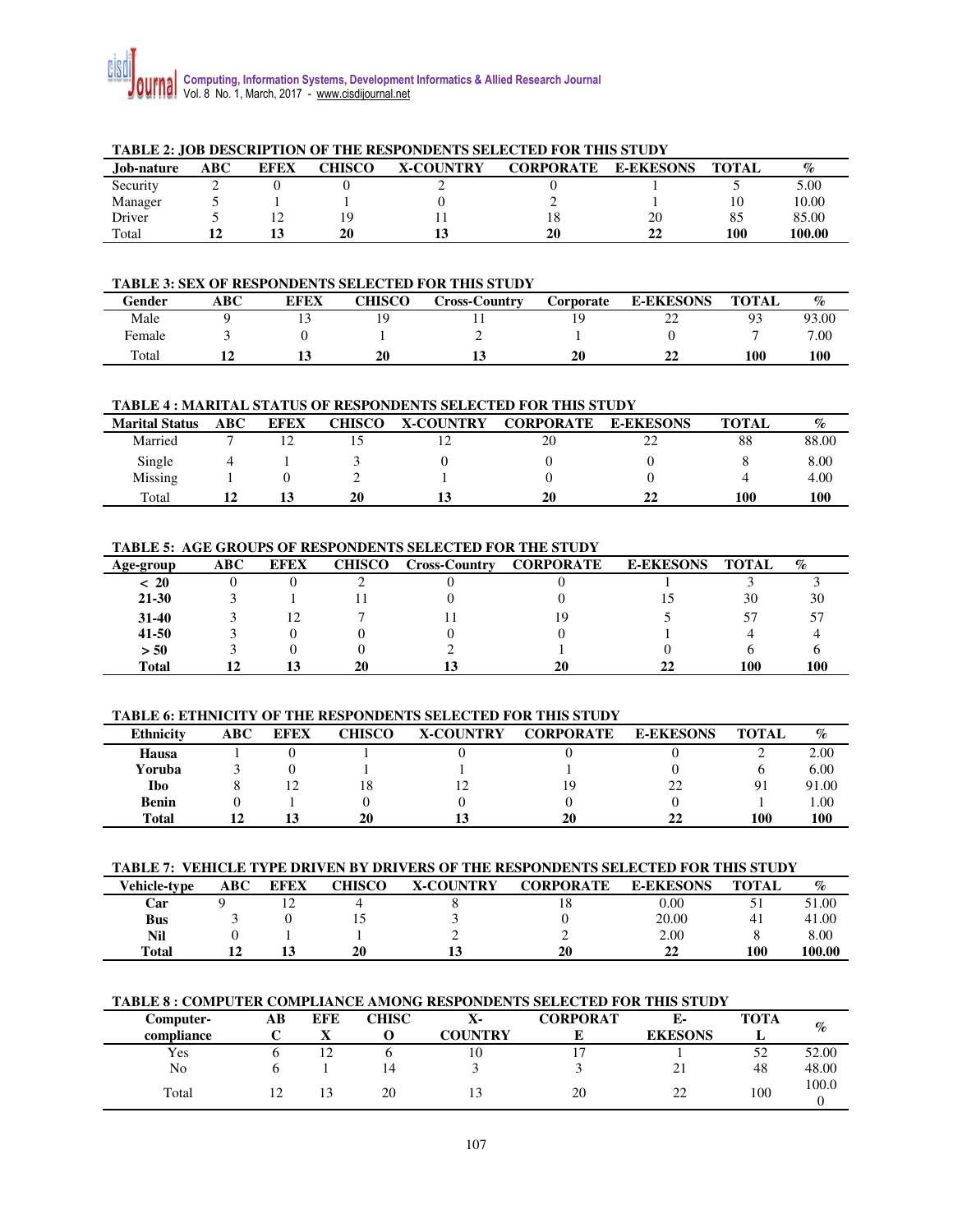| Time-Computer-<br>compliance | AВ | <b>EFE</b><br>X | <b>CHISC</b><br>O | $\mathbf{X}$<br><b>COUNTRY</b> | <b>CORPORAT</b><br>E | Е-<br><b>EKESONS</b> | <b>TOTA</b><br>L | $\%$  |
|------------------------------|----|-----------------|-------------------|--------------------------------|----------------------|----------------------|------------------|-------|
| less-than-5                  |    | $\theta$        |                   |                                |                      | 0                    |                  | 5.00  |
| $5 - 10$                     |    | 12              |                   | 10                             | 17                   | 0                    | 47               | 47.00 |
| above- $10$                  |    | 0               | $\theta$          |                                |                      |                      | 3                | 3.00  |
| Nil                          | h  |                 | 12                |                                |                      | 21                   | 45               | 45.00 |
| Total                        | 12 | 13              | 20                |                                | 20                   | 22                   | 100              | 100.0 |

#### **TABLE 9: LENGTH OF TIME OF COMPUTER COMPLIANCE AMONG RESPONDENTS SELECTED FOR THIS STUDY**

# **5. RESULTS AND DISCUSSION OF ICT INFUSION MODELS**

Based on the results of this study, it was discovered that the most commonly used ICT tool between the years 2001 till 2016 was the SMS which represented 24% of respondents followed by smartphones 20% and company websites with 15% of respondents. The least commonly used ICT tools were: 2-way radio with 5%, bulk sms and vehicle tickets with 12% of respondents each. The results also showed that despite the high proportion of computer compliant users, it was observed that less than half used ICT devices in the discharge of their respective duties (Table 10). The cumulative number of users of each ICT devices from 2001 till 2016 is shown in Table 11.

Based on the information displayed in Tables 10 and 11 the year of adoption of each identified ICT device used among the respondents selected from the two (2) security agencies is shown in Table 12. Table 12 gives a description of the base year (the year of adoption or infusion) of each ICT devices used among private transport companies in Nigeria alongside the initial number of users. The earliest adopted ICT devices were SMS, emails, company websites, bulk sms, ticket reservation and vehicle trackers in 2001. The most adopted ICT devices were SMS (24%), smartphones (20%) and company websites (15%). The number of smartphone users is believed to influence the number of SMS and company website users from the respondents selected for this study due to the easy access of the services (SMS and websites) via smartphones. 2-way radios were used by less than 10% of transport company users of ICT devices.

The results of the study further showed that the ICT devices identified were adopted between the years 2001 and 2006 with 6 ICT devices adopted in 2001 and 3 in 2006. The graphical distribution of the cumulative number of adopters of ICT devices is shown in Fig. 1. For the purpose of formulating the IT infusion model using the polynomial function  $S(x)$  with respect to x which represents the number of years after the base year, Y0 for each ICT device considered for the study. The Microsoft Excel Data Analysis Toolkit for the estimation of trend lines using polynomial fits from the graphs and charts of the cumulative total number of ICT users was used to formulate the infusion model for each ICT device. Thus, the total number of users of ICT tools can be determined for a given year,  $Y_x$  given the number of years x from the year of infusion as determined from equation 1 using equation 5.

### **TABLE 10: DISTRIBUTION OF THE NUMBER OF ADOPTERS OF ICT DEVICES BETWEEN 2001 TILL 2016**

| <b>ICT DEVICE ADOPTERS PER YEAR</b> |          |              |              |          |              |              |              |            |           |                |                 |              |              | <b>TOTAL</b> | $\mathcal{G}_{\mathcal{O}}$ |             |    |    |
|-------------------------------------|----------|--------------|--------------|----------|--------------|--------------|--------------|------------|-----------|----------------|-----------------|--------------|--------------|--------------|-----------------------------|-------------|----|----|
| YEAR                                | <b>M</b> | 62           | 63           | 64       | 65           | <b>M6</b>    | <b>MO</b>    | <b>MO8</b> | <b>MO</b> | <sup>'10</sup> | <sup>'</sup> 11 | $^{\circ}12$ | $^4$ 13      | $^{\circ}14$ | $^{\circ}15$                | <b>'16</b>  |    |    |
| Smartphones                         | 0        | $\mathbf{0}$ | 0            | 0        | $\mathbf{0}$ | 3            |              | 0          |           | 9              | 0               |              | 0            | 0            | 5                           |             | 20 | 20 |
| <b>SMS</b>                          | 2        | $\mathbf{0}$ | 0            |          | $\mathbf{0}$ | 3            |              | 0          |           |                | 10              |              | $\mathbf{0}$ | 0            | 5                           |             | 24 | 24 |
| E-mails                             |          | $\mathbf{0}$ | $\mathbf{0}$ | 0        | $\mathbf{0}$ | $\mathbf{2}$ |              | $\bf{0}$   | 9         | 0              | 0               | $\bf{0}$     | $\mathbf{0}$ | 0            | 0                           |             | 14 | 14 |
| Company website                     | 2        | $\mathbf{0}$ | $\mathbf{0}$ | $\bf{0}$ | $\mathbf{0}$ | 4            | $\mathbf{0}$ | $\bf{0}$   | 7         | $\mathbf{0}$   | $\mathbf{0}$    | $\mathbf{0}$ | $\mathbf{0}$ | $\bf{0}$     |                             |             | 15 | 15 |
| Bulk sms                            |          | $\mathbf{0}$ | 0            | 0        | $\mathbf{0}$ |              |              | 0          |           | 0              | 6               | 0            |              |              |                             | $\mathbf 0$ | 12 | 12 |
| Ticket reservation                  |          | $\mathbf{0}$ | 0            | $\bf{0}$ | $\mathbf{0}$ | 5            | 0            | 0          |           | 0              | 5               | $\bf{0}$     | $\mathbf{0}$ | 0            | 0                           |             | 14 | 14 |
| Vehicle trackers                    |          | $\mathbf{0}$ | 0            |          | 0            |              |              | 0          |           |                |                 | 0            | 0            | 0            | 3                           |             | 12 | 12 |
| <b>POS</b>                          | 0        | $\mathbf{0}$ | 0            | 0        | $\mathbf{0}$ | 3            |              | 0          |           | 0              | 0               | $\bf{0}$     | $\mathbf{0}$ |              | 6                           | 2           | 13 | 13 |
| 2-way radio                         | 0        | 0            | 0            | 0        | $\mathbf 0$  | 2            |              | 0          |           | 0              | 0               | $\bf{0}$     | $\mathbf{0}$ | 0            |                             | 0           |    |    |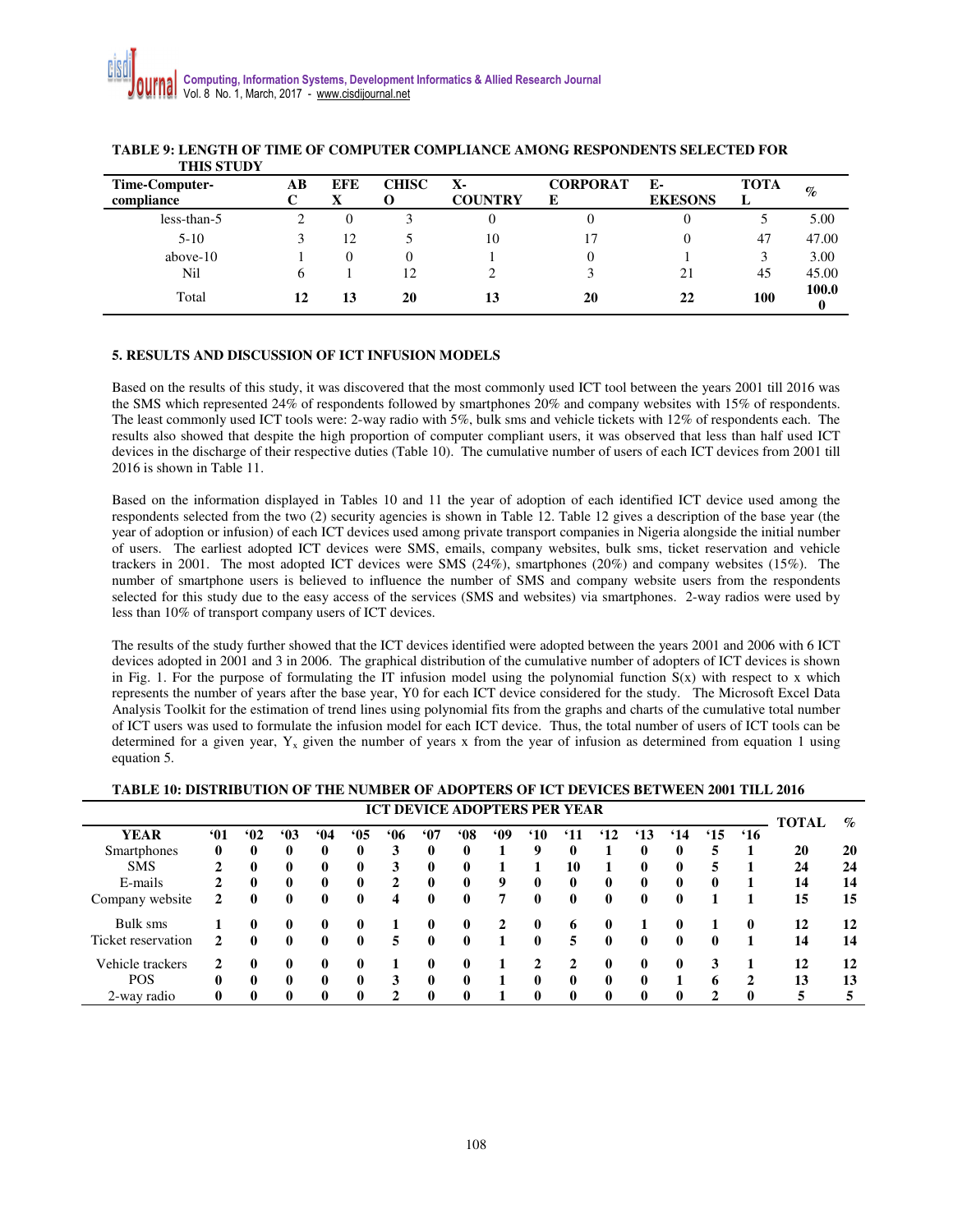| <b>ICT DEVICE ADOPTERS PER YEAR</b> |              |                |              |              |              |              |                |              |                         |                         |                 |                         |         |         |              |         |              |                 |
|-------------------------------------|--------------|----------------|--------------|--------------|--------------|--------------|----------------|--------------|-------------------------|-------------------------|-----------------|-------------------------|---------|---------|--------------|---------|--------------|-----------------|
| <b>YEAR</b>                         | <b>'01</b>   | 62             | 63           | 64           | 65           | 66           | 67             | 68           | .09                     | $^{\circ}10$            | <sup>'</sup> 11 | $^4$ 12                 | $^4$ 13 | $^4$ 14 | $^{\circ}15$ | $^4$ 16 | <b>TOTAL</b> | $\mathcal{O}_0$ |
| <b>Smartphones</b>                  | $\mathbf{0}$ | $\mathbf{0}$   | $\mathbf{0}$ | $\mathbf{0}$ | $\mathbf{0}$ | 3            | 3              | 3            | $\overline{\mathbf{4}}$ | 13                      | 13              | 14                      | 14      | 14      | 19           | 20      | 20           | 20              |
| <b>SMS</b>                          | $\mathbf{2}$ | $\overline{2}$ | 2            | $\mathbf{2}$ | $\mathbf{2}$ | 5            | 5              | 5            | 6                       | 7                       | 17              | 18                      | 18      | 18      | 23           | 24      | 24           | 24              |
| E-mails                             | 2            | $\mathbf{2}$   | $\mathbf{2}$ | $\mathbf{2}$ | $\mathbf{2}$ | 4            | 4              | 4            | 13                      | 13                      | 13              | 13                      | 13      | 13      | 13           | 14      | 14           | 14              |
| Company<br>website                  | $\mathbf{2}$ | 2              | 2            | $\mathbf{2}$ | 2            | 6            | 6              | 6            | 13                      | 13                      | 13              | 13                      | 13      | 13      | 14           | 15      | 15           | 15              |
| <b>Bulk sms</b>                     | 1            | 1              |              | 1            |              | $\mathbf{2}$ | 2              | $\mathbf{2}$ | 4                       | $\overline{\mathbf{4}}$ | 10              | 10                      | 11      | 11      | 12           | 12      | 12           | 12              |
| <b>Ticket</b><br>reservation        | $\mathbf{2}$ | $\mathbf{2}$   | $\mathbf{2}$ | $\mathbf{2}$ | 2            | 7            | $\overline{7}$ | 7            | 8                       | 8                       | 13              | 13                      | 13      | 13      | 13           | 14      | 14           | 14              |
| <b>Vehicle</b><br>trackers          | $\mathbf{2}$ | $\overline{2}$ | 2            | $\mathbf{2}$ | $\mathbf{2}$ | 3            | 3              | 3            | 4                       | 6                       | 8               | 8                       | 8       | 8       | 11           | 12      | 12           | 12              |
| <b>POS</b>                          | $\mathbf{0}$ | $\bf{0}$       | $\mathbf{0}$ | $\mathbf{0}$ | $\mathbf{0}$ | 3            | 3              | 3            | $\overline{\mathbf{4}}$ | $\overline{\mathbf{4}}$ | 4               | $\overline{\mathbf{4}}$ | 4       | 5       | 11           | 13      | 13           | 13              |
| 2-way radio                         | $\mathbf{0}$ | $\bf{0}$       | $\mathbf{0}$ | $\mathbf{0}$ | $\mathbf{0}$ | $\mathbf 2$  | $\mathbf{2}$   | $\mathbf{2}$ | 3                       | 3                       | 3               | 3                       | 3       | 3       | 5            | 5       | 5            | 5               |

# **TABLE 11: DISTRIBUTION OF CUMMULATIVE TOTAL NUMBER OF ADOPTERS OF ICT DEVICES BETWEEN 2001 TILL 2016**

### **TABLE 12: YEAR OF INFUSION (BASE YEAR, Y<sup>0</sup> ) FOR EACH ICT TOOLS USED AMONG NIGERIAN TRANSPORT COMPANIES**

| <b>ICT Device</b>  | <b>Year of Infusion</b> | <b>Initial Users</b> | <b>Present Users</b> | Percentage number of users $(\% )$ |
|--------------------|-------------------------|----------------------|----------------------|------------------------------------|
| Smartphones        | 2006                    |                      | 20                   | 20                                 |
| <b>SMS</b>         | 2001                    |                      | 24                   | 24                                 |
| E-mails            | 2001                    |                      | 14                   | 14                                 |
| Company website    | 2001                    |                      | 15                   |                                    |
| Bulk sms           | 2001                    |                      | 12                   | 12                                 |
| Ticket reservation | 2001                    |                      | 14                   | 14                                 |
| Vehicle trackers   | 2001                    |                      | 12                   | 12                                 |
| <b>POS</b>         | 2006                    |                      | 13                   | 13                                 |
| 2-way radio        | 2006                    |                      |                      |                                    |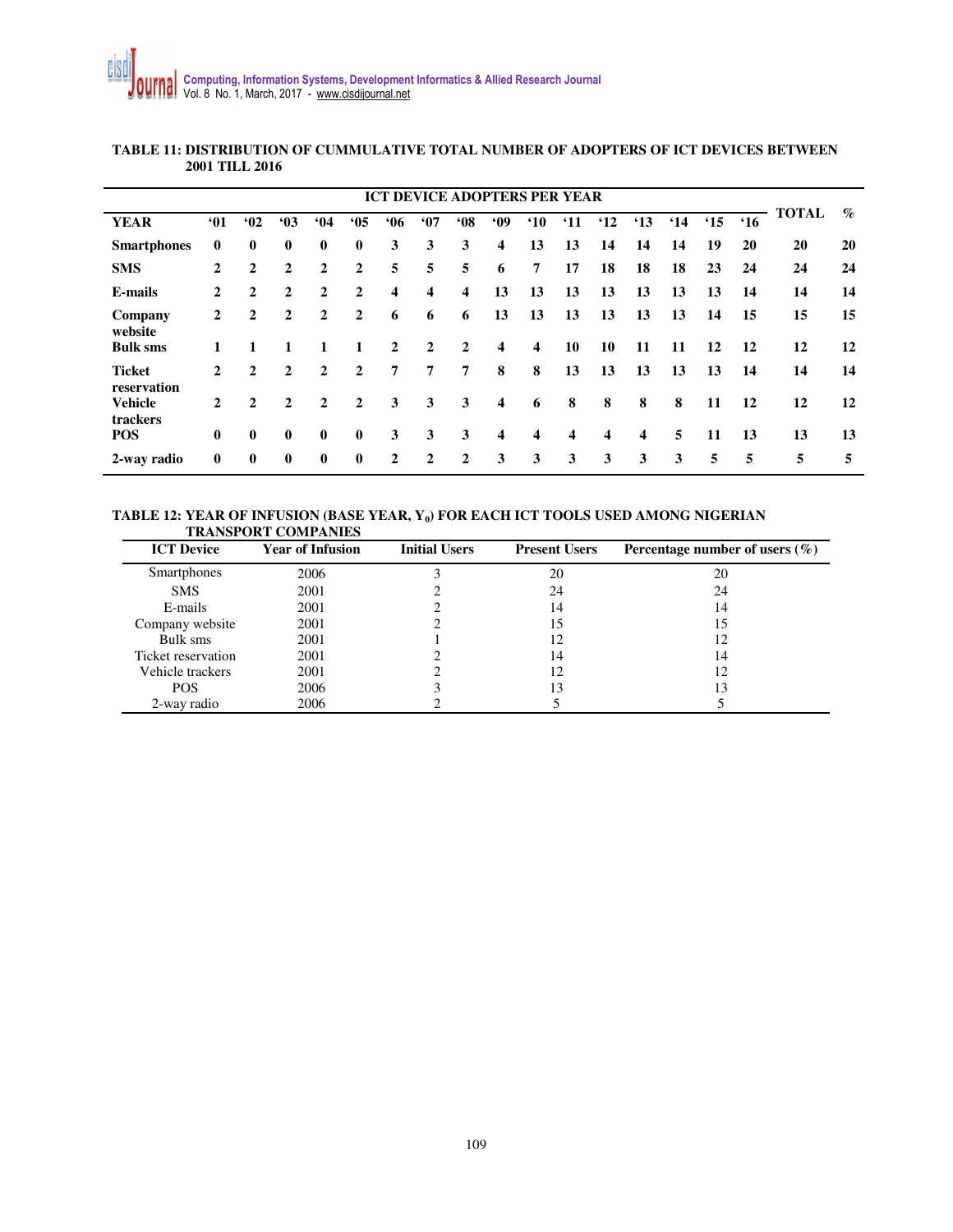

**Fig, 1: Graphical plot of the cumulative total user of ICT tools between 2001 till 2016** 

### **A. Infusion Model for the Use of Smartphones and Mobile Phones**

Following the results of cumulative sum of the number of users of smartphones and mobile phone users among private transport companies in Nigeria, it was observed that the year of infusion was 2006 with 3 initial users. Using equation 1, the number of years from 2006 till 2016 is 11 years which corresponds to the 11 points of the cumulative frequency distribution curve shown in Fig. 2. In Fig. 2, the base year,  $Y_0$  is point x=1 which corresponds to 3 on the y-axis while each consecutive year,  $Y_x$  on the xaxis corresponds to the total number of users of smartphones x years after the base year (year of infusion). Using the autogenerated polynomial that forms the best fit for the use of smartphones and mobile phones from the cumulative distribution in table 11, the results showed that the infusion model for the use of projectors can be represented using a polynomial of degree m=4 as shown in equation which had a coefficient of determination,  $\mathbf{\hat{R}}^2 = 0.9972$ .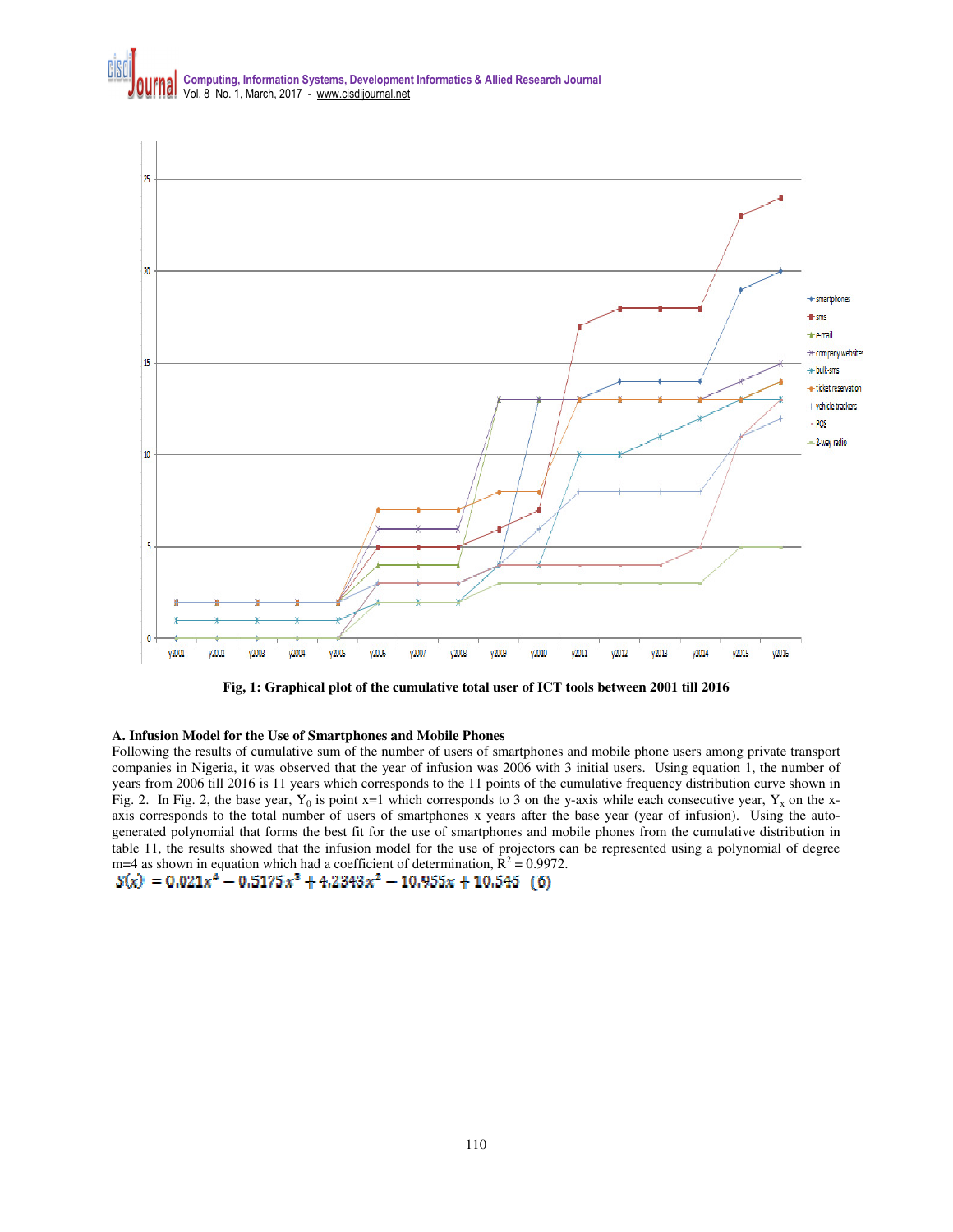



### **Infusion Model for the Use of SMS Services**

Following the results of cumulative sum of the number of users of sms services users among security agencies in Nigeria, it was observed that the year of infusion was 2001 with 2 initial users. Using equation 1, the number of years from 2001 till 2016 is 16 years which corresponds to the 16 points of the cumulative frequency distribution curve shown in figure 3. In Fig. 3, the base year,  $Y_0$  is point x=1 which corresponds to 2 on the y-axis while each consecutive year,  $Y_x$  on the x-axis corresponds to the total number of users of sms services x years after the base year (year of infusion). Using the auto-generated polynomial that forms the best fit for the use of sms services from the cumulative distribution in table 11, the results showed that the infusion model for the use of sms can be represented using a polynomial of degree m=5 as shown in equation 7 which had a coefficient of determination,  $R^2 = 0.9526$ .

 $S(x) = 0.0002x^5 - 0.0104x^4 - 1.2225x^3 - 1.222x^2 +$  $3.2459x - 0.5481$  (7)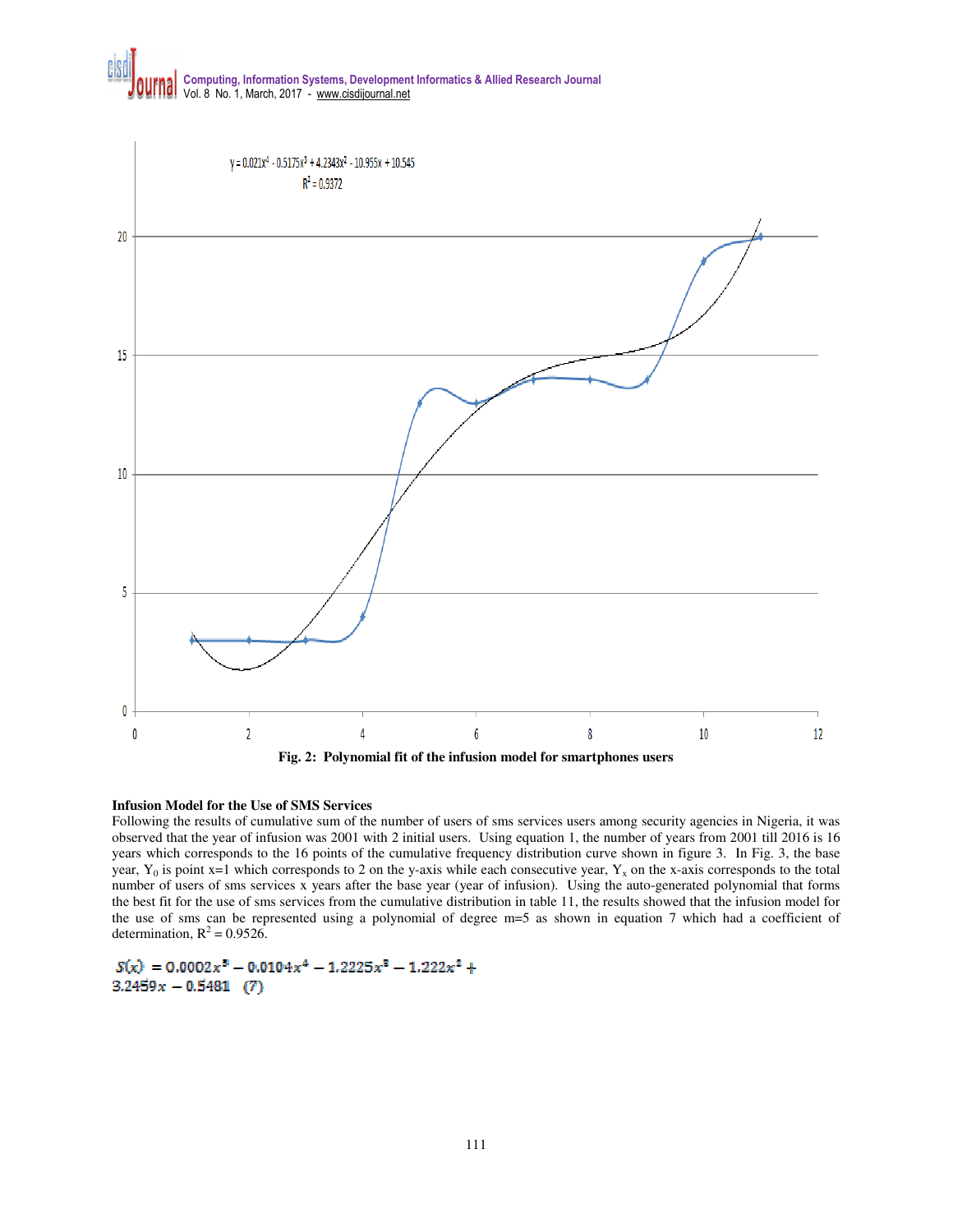

**Fig. 3: Polynomial fit of the infusion model for SMS users** 

### **Infusion Model for the Use of E-Mail Services**

Following the results of the cumulative sum of the number of users of e-mail services users among security agencies in Nigeria, it was observed that the year of infusion was 2001 with 2 initial users. Using equation 1, the number of years from 2001 till 2016 is 16 years which corresponds to the 16 points of the cumulative frequency distribution curve shown in Fig. 4. In Fig. 4, the base year,  $Y_0$  is point x=1 which corresponds to 2 on the y-axis while each consecutive year,  $Y_x$  on the x-axis corresponds to the total number of users of e-mail services x years after the base year (year of infusion). Using the auto-generated polynomial that forms the best fit for the use of e-mail services from the cumulative distribution in table 11, the results showed that the infusion model for the use of e-mails can be represented using a polynomial of degree m=5 as shown in equation 8 which had a coefficient of determination,  $R^2 = 0.9408$ .

 $S(x) = 0.0008x^{5} - 0.0341x^{4} + 0.4824x^{3} 2.6975x^2 + 5.9113x - 1.8751$  (8)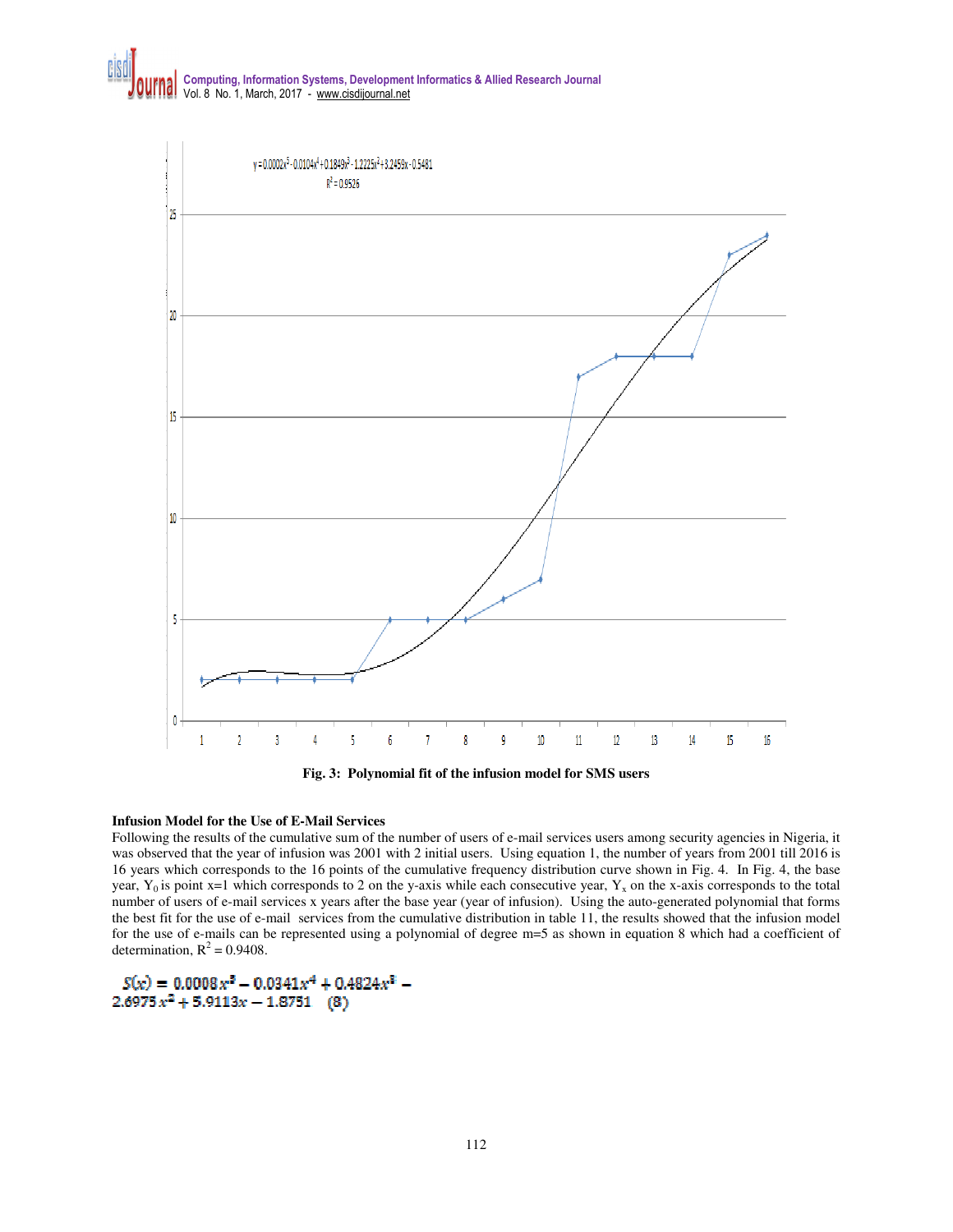

**Fig. 4: Polynomial fit of the infusion model for e-mail users** 

### **Infusion Model for the Use of Company Websites Services**

Following the results of cumulative sum of the number of users of company websites services users among security agencies in Nigeria, it was observed that the year of infusion was 2001 with 2 initial users. Using equation 1, the number of years from 2001 till 2016 is 16 years which corresponds to the 16 points of the cumulative frequency distribution curve shown in Fig. 5. In Fig. 5, the base year,  $Y_0$  is point x=1 which corresponds to 2 on the y-axis while each consecutive year,  $Y_x$  on the x-axis corresponds to the total number of users of company websites services x years after the base year (year of infusion). Using the auto-generated polynomial that forms the best fit for the use of company websites services from the cumulative distribution in table 11, the results showed that the infusion model for the use of company websites can be represented using a polynomial of degree m=5 as shown in equation 9 which had a coefficient of determination,  $R^2 = 0.9526$ .

$$
S(x) = 0.0009x5 - 0.0344x4 + 0.445x3 - 2.2288x2 + 4.4237x - 0.7223
$$
 (9)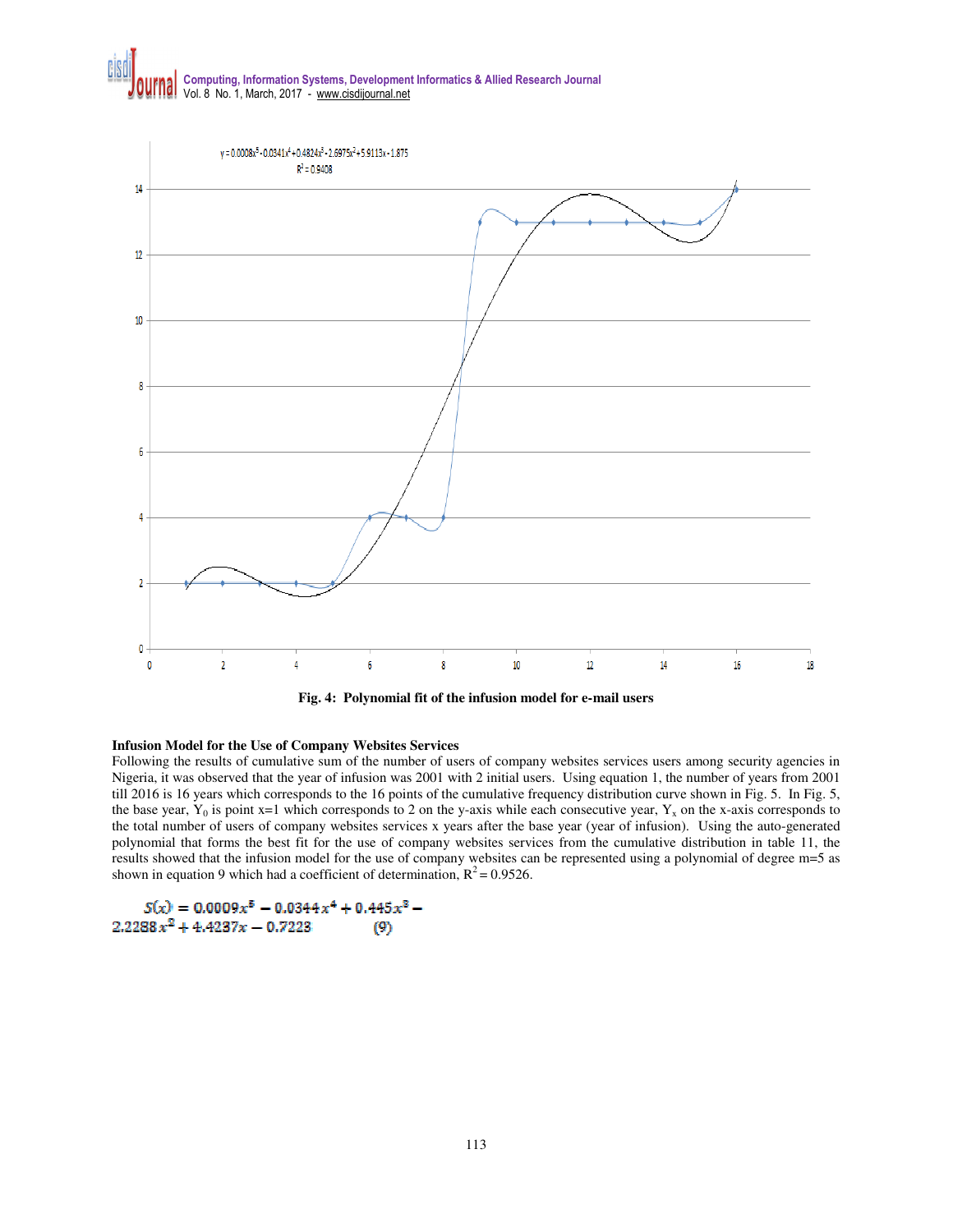

#### **Infusion Model for the Use of Bulk SMS**

Following the results of cumulative sum of the number of users of bulk sms users among security agencies in Nigeria, it was observed that the year of infusion was 2001 with 1 initial user. Using equation 1, the number of years from 2001 till 2016 is 16 years which corresponds to the 16 points of the cumulative frequency distribution curve shown in Fig. 6. In Fig. 6, the base year,  $Y_0$  is point x=1 which corresponds to 1 on the y-axis while each consecutive year,  $Y_x$  on the x-axis corresponds to the total number of users of bulk sms x years after the base year (year of infusion). Using the auto-generated polynomial that forms the best fit for the use of bulk sms from the cumulative distribution in table 11, the results showed that the infusion model for the use of bulk sms can be represented using a polynomial of degree m=5 as shown in equation 10 which had a coefficient of determination,  $R^2 = 0.9707$ .

 $S(x) = 0.00004x^5 - 0.0035x^4 + 0.0804x^3 0.5785 x^2 + 1.4848x$  $(10)$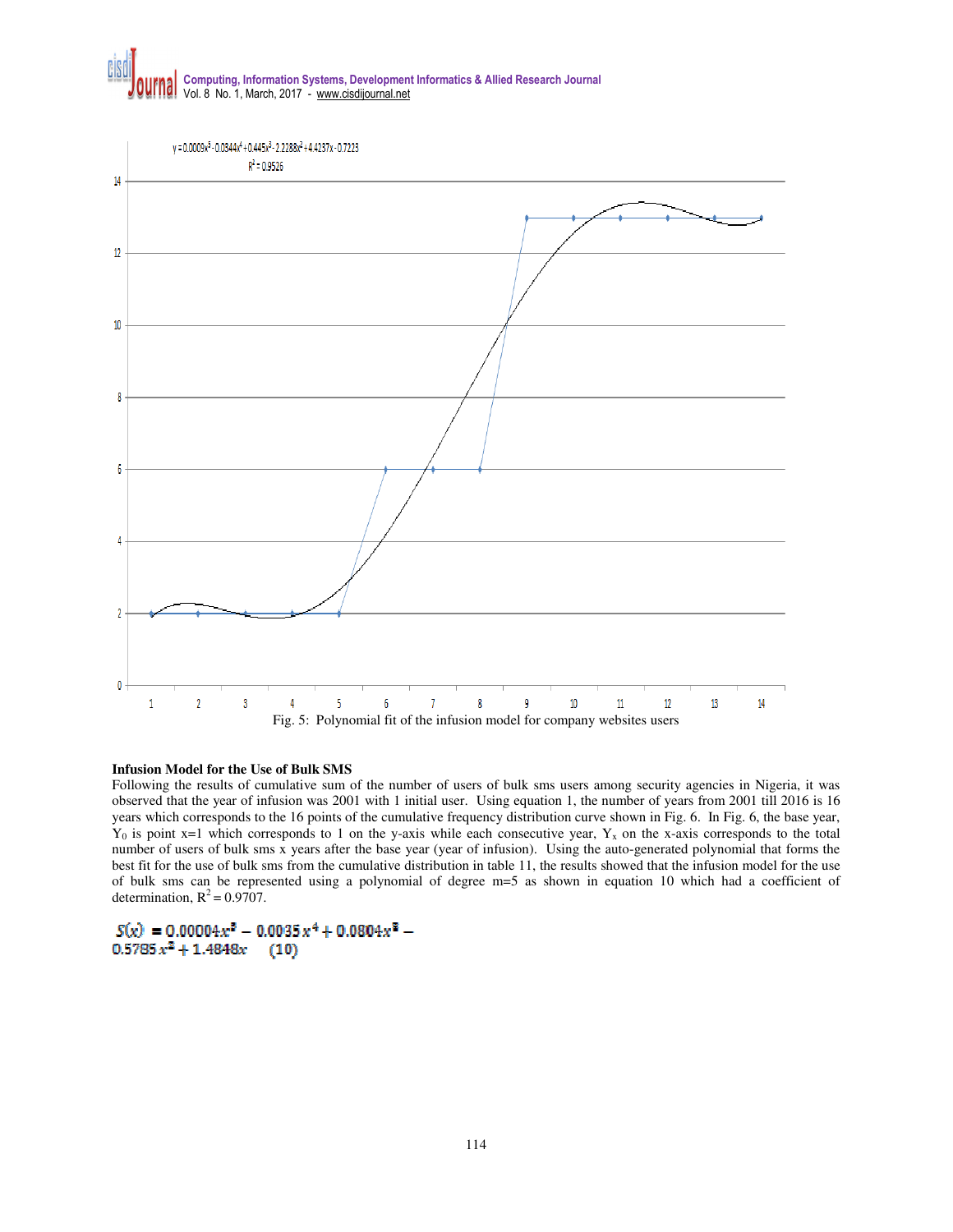

**Fig. 6: Polynomial fit of the infusion model for bulk SMS users** 

#### **Infusion Model for the Use of Ticket Reservations**

Following the results of cumulative sum of the number of users of ticket reservations users among security agencies in Nigeria, it was observed that the year of infusion was 2001 with 2 initial users. Using equation 1, the number of years from 2001 till 2016 is 16 years which corresponds to the 16 points of the cumulative frequency distribution curve shown in Fig. 7. In Fig. 7, the base year,  $Y_0$  is point x=1 which corresponds to 2 on the y-axis while each consecutive year,  $Y_x$  on the x-axis corresponds to the total number of users of ticket reservations x years after the base year (year of infusion). Using the auto-generated polynomial that forms the best fit for the use of ticket reservations from the cumulative distribution in table 11, the results showed that the infusion model for the use of ticket reservation can be represented using a polynomial of degree m=3 as shown in equation 11 which had a coefficient of determination,  $R^2 = 0.9451$ .

 $S(n) = -0.0106x^{3} + 0.2622x^{2} - 0.8059x +$ 2.4121 (11)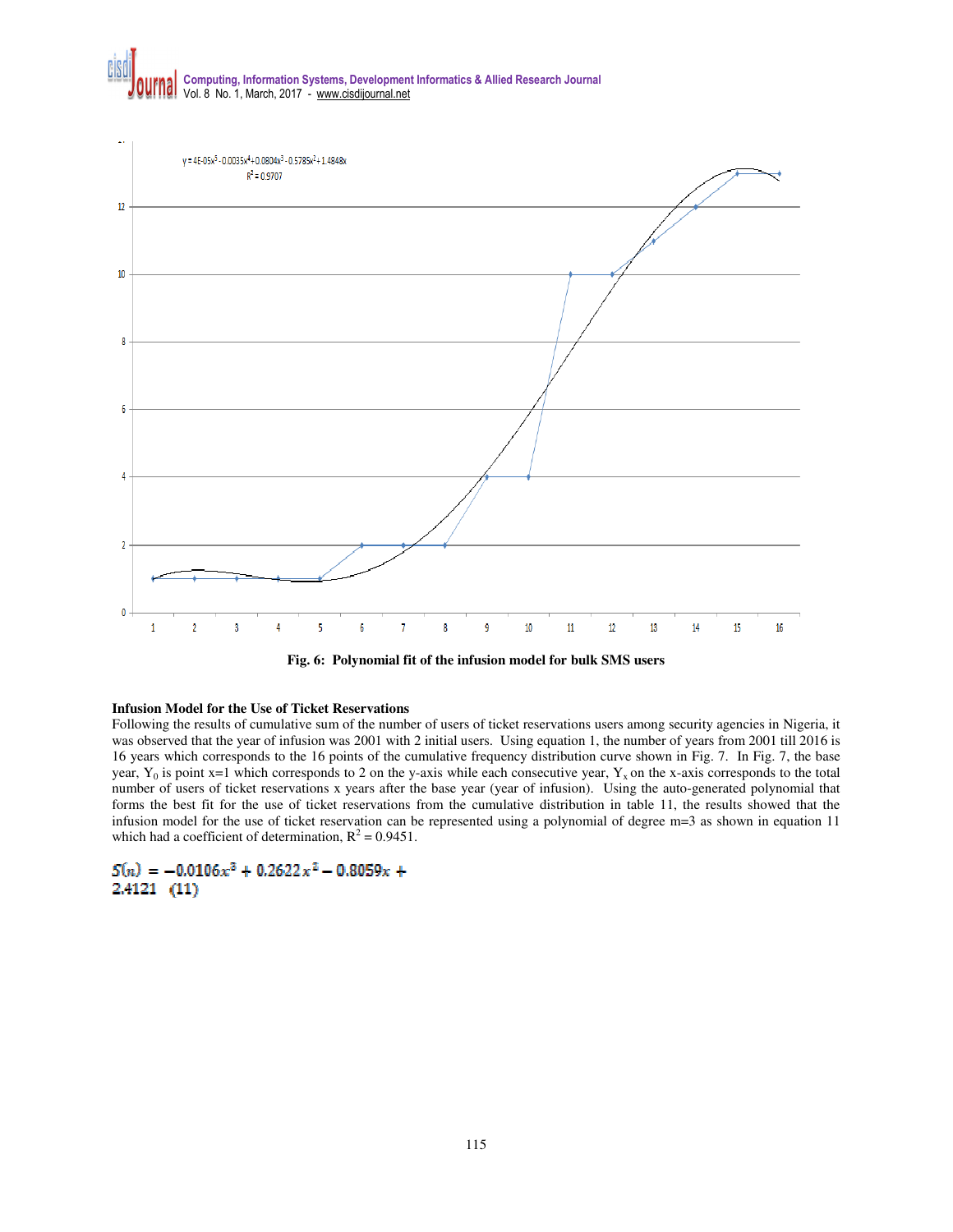

# *Infusion Model for the Use of Vehicle Tracking*

Following the results of cumulative sum of the number of users of vehicle tracking users among security agencies in Nigeria, it was observed that the year of infusion was 2001 with 2 initial users. Using equation 1, the number of years from 2001 till 2016 is 16 years which corresponds to the 16 points of the cumulative frequency distribution curve shown in Fig. 8. In Fig. 8, the base year,  $Y_0$  is point x=1 which corresponds to 2 on the y-axis while each consecutive year,  $Y_x$  on the x-axis corresponds to the total number of users of vehicle tracking x years after the base year (year of infusion). Using the auto-generated polynomial that forms the best fit for the use of vehicle tracking from the cumulative distribution in table 11, the results showed that the infusion model for the use of vehicle tracking can be represented using a polynomial of degree m=6 as shown in equation 12 which had a coefficient of determination,  $R^2 = 0.9975$ .

#### $S(n) = 0.00004n^6 - 0.002n^5 + 0.032n^4 - 0.23n^3 +$  $0.81n^2 - 1.27n + 2.64$  $(12)$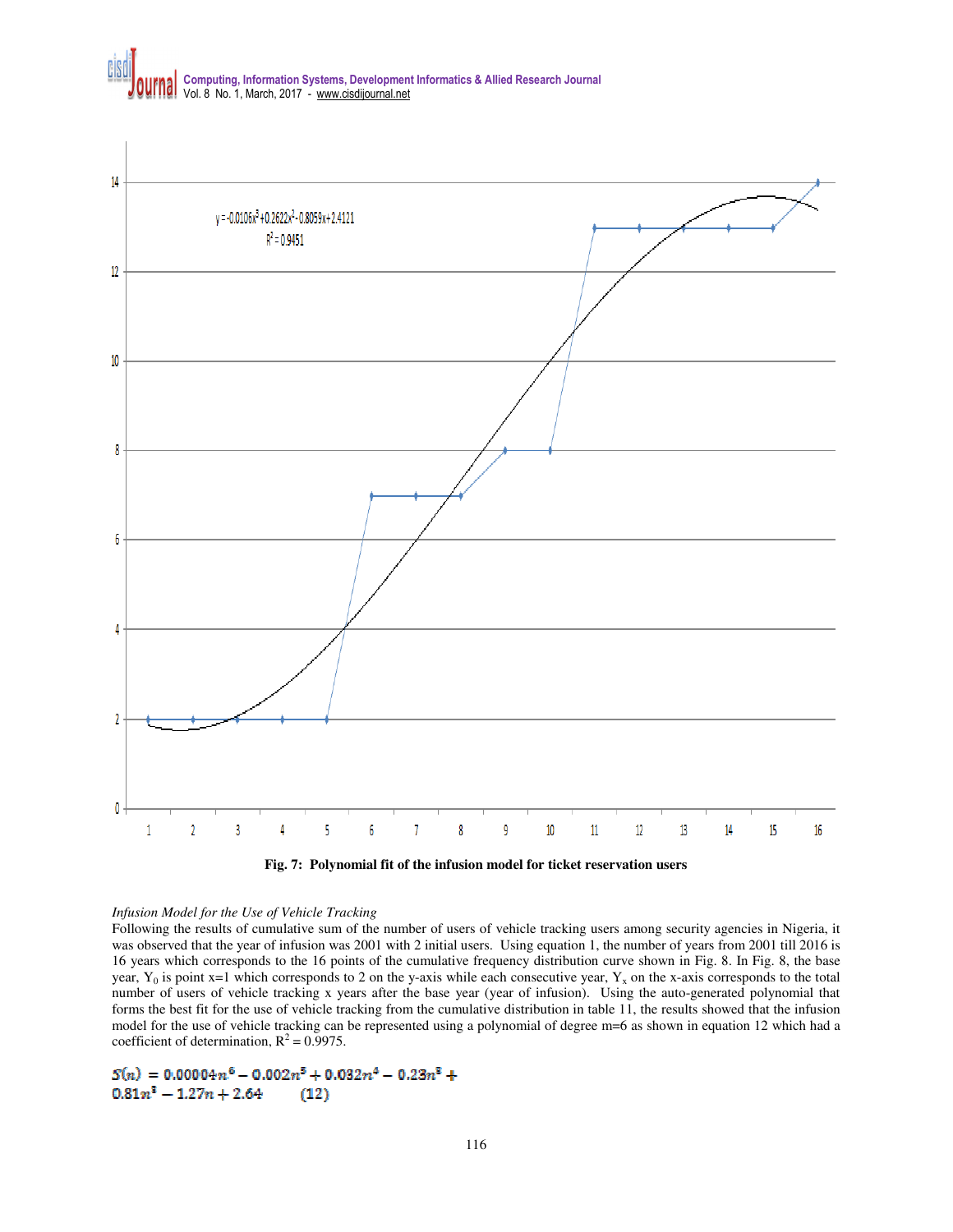

### **Infusion Model for the Use of Point-Of-Sale (POS)**

Following the results of cumulative sum of the number of users of POS users among security agencies in Nigeria, it was observed that the year of infusion was 2006 with 3 initial users. Using equation 1, the number of years from 2006 till 2016 is 11 years which corresponds to the 11 points of the cumulative frequency distribution curve shown in Fig. 9. In Fig. 9, the base year,  $Y_0$  is point  $x=1$  which corresponds to 3 on the y-axis while each consecutive year,  $Y_x$  on the x-axis corresponds to the total number of users of POS x years after the base year (year of infusion). Using the auto-generated polynomial that forms the best fit for the use of POS from the cumulative distribution in table 11, the results showed that the infusion model for the use of POS can be represented using a polynomial of degree m=4 as shown in equation 13 which had a coefficient of determination,  $R^2 = 0.9412$ .

 $S(x) = 0.0035x^4 - 0.0435x^3 + 0.1224x^3 +$  $0.2906x + 2.4242$  (13)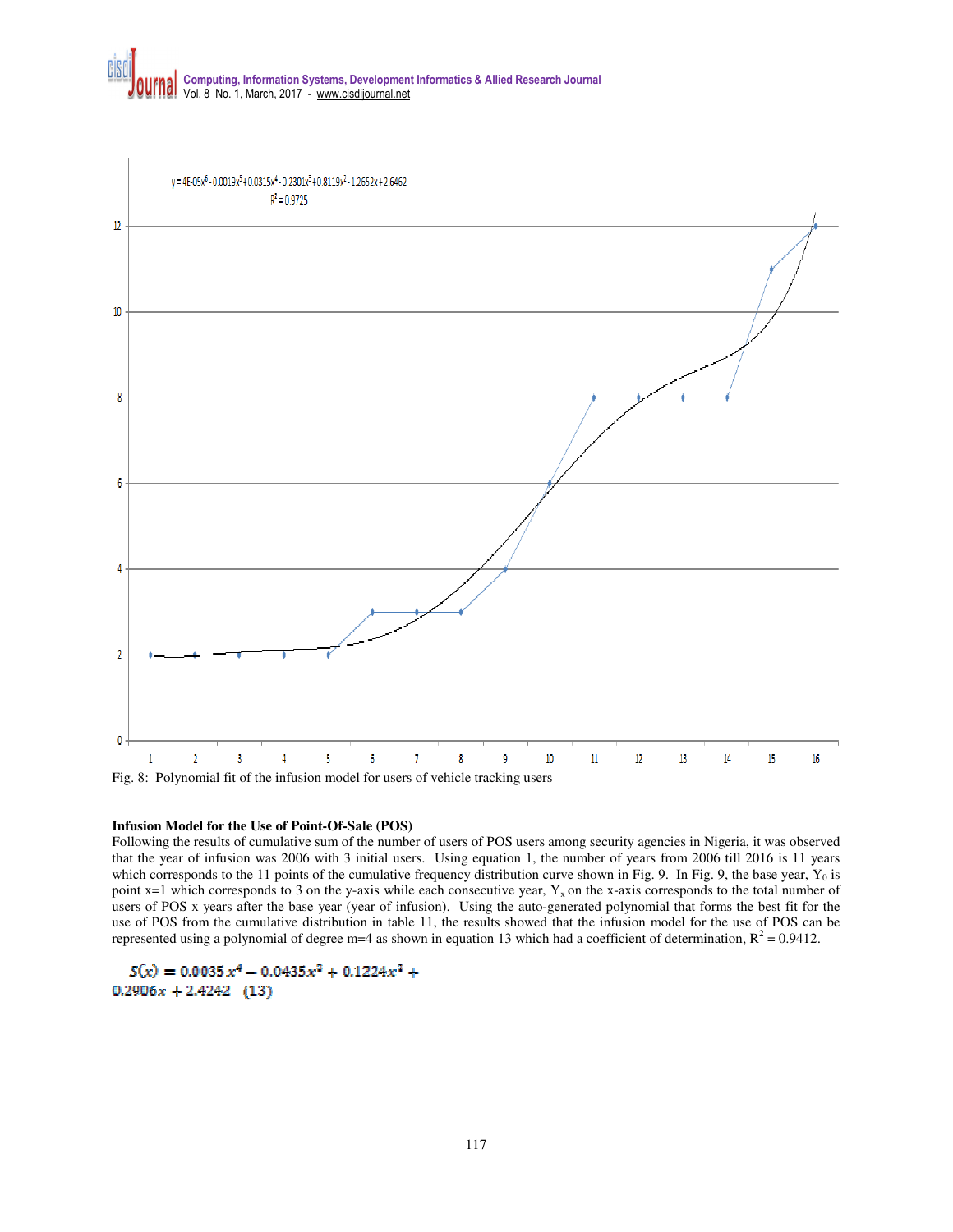

**Fig. 9: Polynomial fit of the infusion model for POS users** 

#### **Infusion Model for the Use of 2-Way Radios**

Following the results of cumulative sum of the number of users of 2-way radios users among security agencies in Nigeria, it was observed that the year of infusion was 2006 with 2 initial users. Using equation 1, the number of years from 2006 till 2016 is 11 years which corresponds to the 11 points of the cumulative frequency distribution curve shown in Fig. 10. In Fig. 10, the base year,  $Y_0$  is point x=1 which corresponds to 2 on the y-axis while each consecutive year,  $Y_x$  on the x-axis corresponds to the total number of users of 2-way radios x years after the base year (year of infusion). Using the auto-generated polynomial that forms the best fit for the use of 2-way radios from the cumulative distribution in table 6, the results showed that the infusion model for the use of 2-way radio can be represented using a polynomial of degree m=4 as shown in equation 14 which had a coefficient of determination,  $\mathbf{R}^2 = 0.8667$ .

 $S(x) = 0.0035x^4 - 0.0435x^3 + 0.1224x^3 + 0.2906x +$ 2.4242 (14)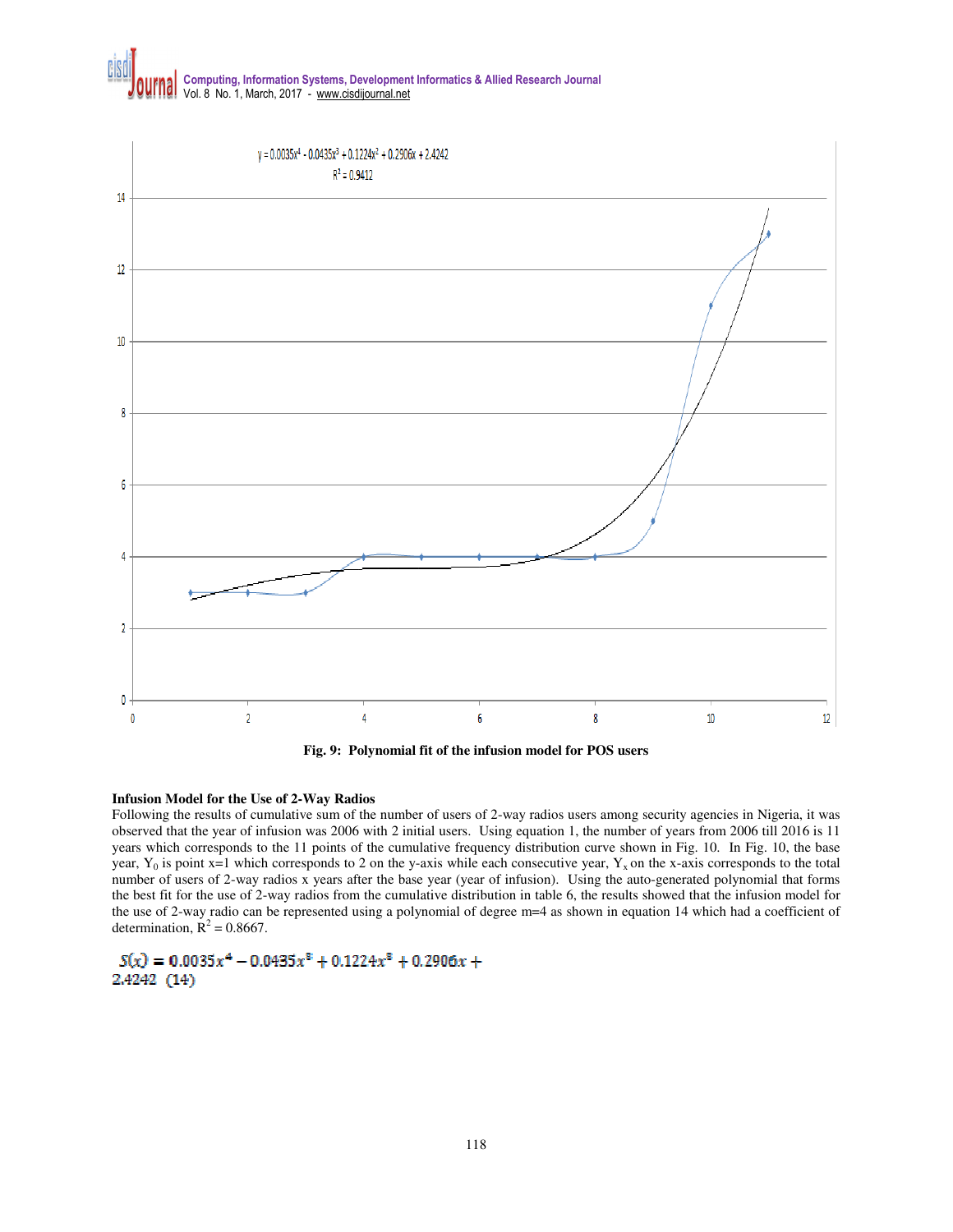

**Fig. 10: Polynomial fit of the infusion model for 2-way radio users** 

### **6. CONCLUSIONS**

This study revealed the infusion of ICT devices used among staffs of the Nigerian transport sector using information collected from 6 private transport companies operating in south-western Nigeria. Based on the findings of this study, the ICT devices identified to be used among the 120 respondents chosen for this study were: smartphones, SMS, e-mails, company website, bulk sms, ticket reservations, vehicle trackers, POS systems and 2-way radio. Following the analysis of the information collected using 100 questionnaires distributed among the respondents selected for this study; a number of observations were made. Majority of the respondents were married Ibo men within the age intervals of  $31 - 40$  years representing  $47\%$  of the respondents. The results also showed that about half the respondents were computer compliant with the same amount of users familiar with computers for 5-10 years. Although, the results showed that respondents from the transport sector were familiar with ICT technologies a number of them had not the opportunity to engage their use in the daily discharge of their duties. This could be as a result of the fact that more drivers were available in the datasets than administrative officers which were mostly done by one administrative individual, the manager.

The results of the study also showed that the earliest ICT tools adopted were: SMS, e-mails, bulk sms, company websites, ticket reservations and vehicle trackers by 2001 while smartphones, POS and 2-way radios were adopted by 2006. The results showed that more people adopted SMS and smartphone use but none of the adopted users were up to 25% of the total number of respondents selected for this study. The results showed that using the infusion model developed using a polynomial expression of a certain degree m in terms of  $x -$  the number of years after ICT infusion; the expected number of users adopting the technology can be determined.